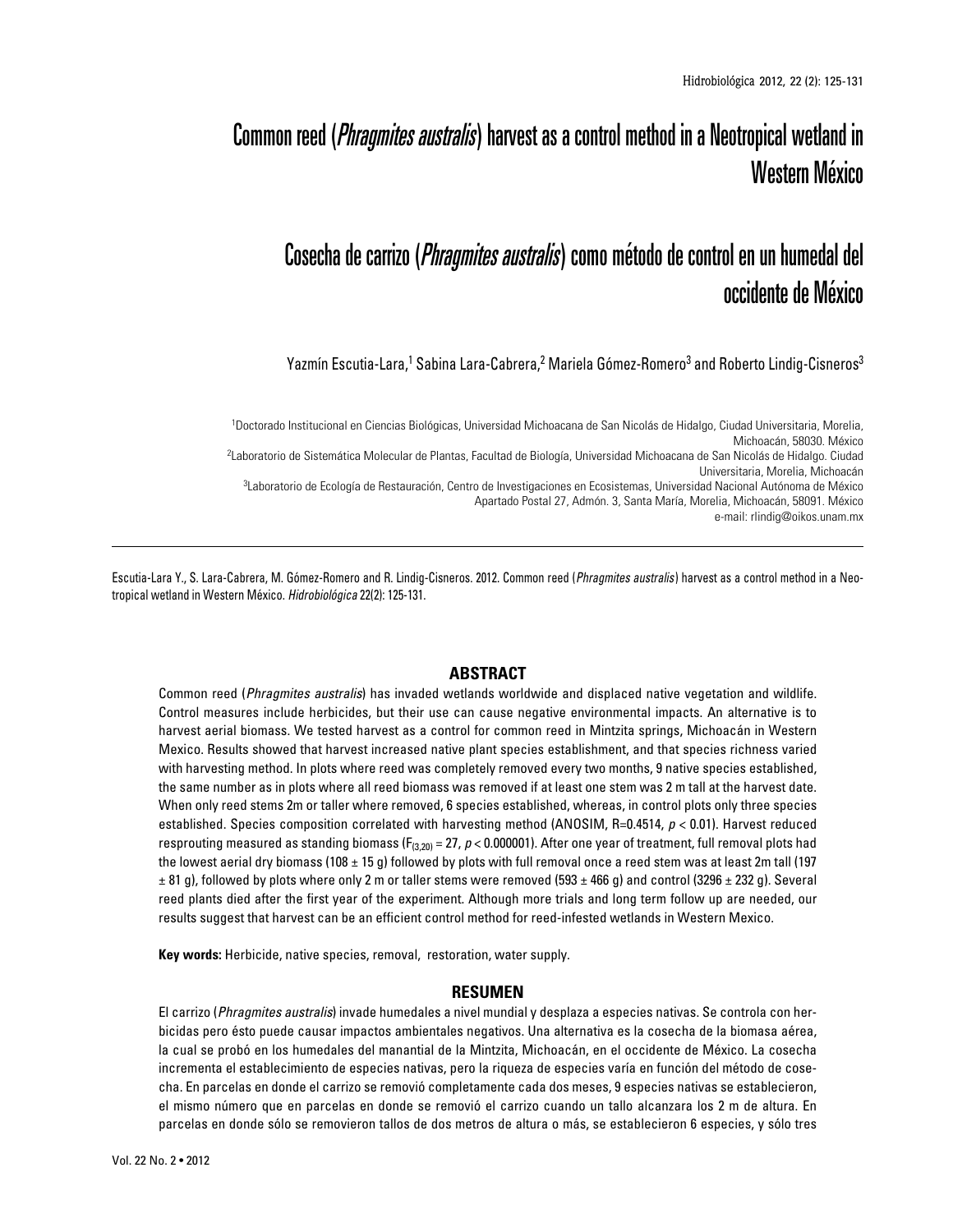en las parcelas control. La composición de especies y la capacidad de retoñar del carrizo (F<sub>(3,20)</sub> = 27, *p* < 0.000001), se correlacionaron con el método de cosecha. Después de tan sólo un año, las parcelas de remoción total presentaron la menor biomasa (108 ± 15 g) seguida por la remoción total cuando un tallo alcanzara los dos metros de altura (197 ± 81 g), el tratamiento de remoción de tallos > 2 m (593 ± 466 g) y el control (3296 ± 232 g). Aunque se requieren ensayos de largo plazo en sitios invadidos, estos resultados sugieren que la cosecha de carrizo puede ser una medida de control eficiente en humedales invadidos en el occidente de México.

**Palabras clave:** Especies nativas, fuente de agua, herbicida, remoción, restauración.

### **INTRODUCTION**

Plant invasions displace native species, alter key ecosystem functions and are a main cause of biodiversity decline (Mack *et al*., 2000). In wetlands, most invasions are fostered by human induced changes in disturbance regimes and nutrient loads (Alpert *et al.,* 2000; D´Antonio, 1993; Thompson *et al*., 2001). Once established, invasive plant species can alter environmental conditions and the intensity and nature of biotic interactions (D´Antonio & Vitousek, 1992; Goldberg, 1990; Gordon, 1998; Vitousek *et al*., 1987), resulting in dramatic changes in the composition of native communities (Howard & Goldberg, 2001; Reader& Bonser, 1993).

Common reed *(Phragmites australis* Cav. Trin ex. Steud.*)* is a coarse perennial grass with a worldwide distribution. It is common in brackish and freshwater wetlands (Gleason & Cronquist, 1963) especially in disturbed habitats along water bodies (Ailstock *et al*., 2001Marks *et al.*, 1994; Saltonstall, 2002). It has been suggested that this species turns invasive after human induced changes in disturbance regimes, particularly changes in hydrological and nutrient regimes as well as salinity (Marks *et al*., 1994).

Our experimental area, the Mintzita wetland complex, is located to the south of the city of Morelia, the capital of the state of Michoacán, México. The dominant species are cattail (*Typha domingensis* Presl.) and chairmaker's bulrush (*Schoenoplectus americanus* (Pers.) Volkart ex Schinz *et* Keller). Two major impacts on the wetlands are nitrogen inputs from the watershed and phosphorus release from fires (Escutia-Lara *et al*., 2009). In recent years, *P. australis* has increased its cover in the wetlands, displacing native vegetation and altering hydrological regimes. Elsewhere, after invasion by *P. australis,* control measures were necessary to reduce its negative effects on natural wetland communities (Ailstock *et al.,* 2001)*.* The Mintzita springs provides water for 300,000 inhabitants of Morelia and conservation and restoration of the area is required, including *P. australis* control.

*Phragmites australis* control has been done by applying herbicides, mostly glyphosate, to affected areas (Back & Holomuzki, 2008; Mozdzer *et al.*, 2008; Turner & Warren, 2003), but use of glyphosate can have the undersired environmental impact of causing damage to non target species (Tsiu & Chu, 2007). Furthermore, glyphosate, is no longer considered completely safe for humans (Williams *et al*., 2000), because in recent studies it has been suggested that long term exposure to some formulations might pose risks to human health (Romano *et al.*, 2010). Since there are no official guidelines or norms regarding the use of herbicides in Mexican wetlands, and to avoid potential hazards to human populations, information on alternative reed control methods is needed. This is especially true for wetlands that provide drinking water, such as the Mintzita springs, that provide up to 40% of the water of the city of Morelia. One alternative control measure is the removal of aerial biomass, because eliminating the photosynthetic tissues of the plant can reduce posterior growth and spread of the species (Asaeda & Karunaratne, 2000). In some areas, harvesting during late summer has no effect because reserves have already accumulated in plant tissues (Husak ,1978), whereas harvesting after winter, when the plant has already sprouted, can have a considerable effect because the plant has low reserves (Karunaratne *et al*., 2004), also continuous harvesting can significantly reduce *P. australis* biomass (Asaeda & Karunarante, 2000; Cizkova *et al*., 1996; Rajapakse *et al*., 2006; Van der Putten *et al.*, 1997). Therefore, it is necessary to determine the optimal harvesting regime depending on regional conditions (Ostendorp, 1995; Rajapake *et al*., 2006). We compared the effect of four harvesting treatments in an area invaded by *P. australis* within Mintzita springs on native species establishment, in order to assess its management potential. Harvesting treatments simulated existing practice. Traditionally, stems are used for handcrafts, as well as for other purposes. Usually, only stems 2 m or taller are harvested (Gerritsen *et al.*, 2009), but removal of all stems can also be observed (Lindig-Cisneros, pers. obs.). Therefore, harvest of reed aerial biomass is socially accepted and provides an economic benefit.

#### **MATERIALS AND METHODS**

An area invaded by *P. australis* was selected within the Mintzita wetlands (101°17'47" W, 19°38'43" N) for a harvesting experiment in 2009. The area has been studied for the last 5 years by biannual plant composition sampling of 30, 1  $m^2$  permanent plots across the water depth gradient (Escutia-Lara *et al*., 2009). In our study site, *P. australis* grows all year round, although growth peaks during summer and slows from October to February, when some leaves senesce and isolated stems die. Within a *P. australis* invaded area where the water level did not varied significantly and was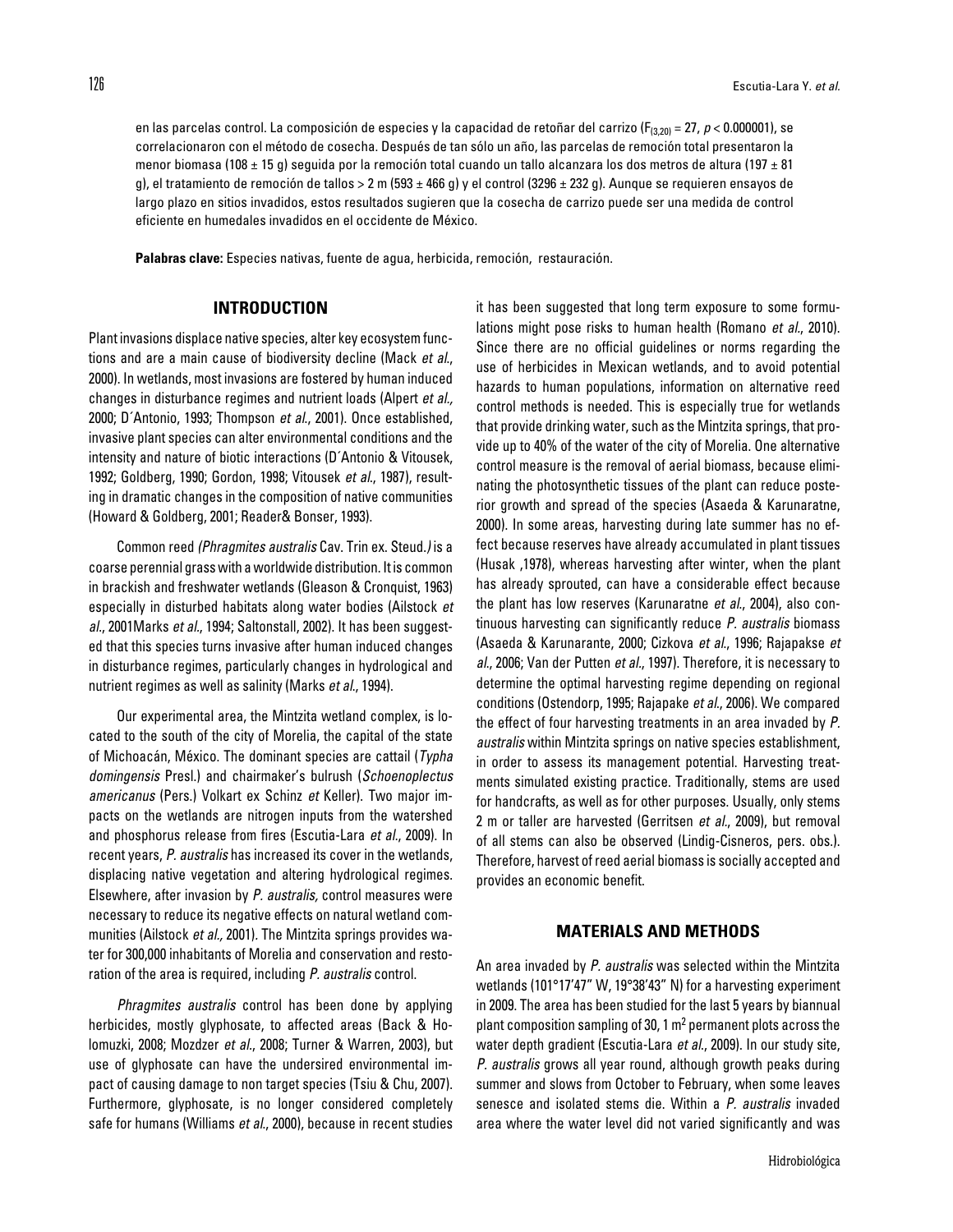between soil level and 10 cm above it, all live and dead stems were removed at the beginning of the 2009 growing season (February), cut stems were not submerged after removal. Four harvesting treatments were chosen: 1) harvesting all stems every 60 days, 2) harvesting only stems that were 2 m or taller every 60 days, 3) when one stem reached 2 m tall harvesting all stems every 60 days, 4) and a no harvesting treatment as control (Table 1). Each treatment had 6 replicates, each in one  $1 \text{ m}^2$  plot. Plots were placed at random leaving 50 cm between plots. Plant species cover by plot was recorded as percentage every 30 days, by dividing each plot in square decimeters and recording presenceabsence in each, for a year and *P. australis* stem height was also evaluated by measuring all stems in the plots.

*Phragmites australis* response to the experimental treatments was analyzed by means of ANOVA with R software (R. Development Core Team, 2010), for all tests compliance with assumptions of homogeneity of variances and normality was checked. Species composition as affected by the treatments was tested with ANOSIM on a Bray-Curtis distance matrix (Manly, 2000) using vegan in R (Oksanen *et al.*, 2009). Comparison of species composition in reed-invaded plots with the composition of not-invaded plots within the same water depth area of the wetlands was done using the data of the permanent plots that have been monitored since 2005 (Escutia-Lara *et al*., 2009) through a similarity analysis with Jaccard's index for presence-absence data using MVSP software (Kovach Computing Services, 1998.)

### **RESULTS**

Sixty days after initial removal of *Phragmites australis* live and dead stems in february 2009, plots showed vigorous sprouting of this species and a few individuals of other species. After 60 additional days, 4 species were observed (Table 2): *Hidrocotyle verticillata* Thunb.*, Typha domingensis* and *Eupatorium rugosum*  Kunth.*,* and in one plot an individual of *Schoenoplectus americanus.* Throughout the experiment only a few individuals of *Hidrocotyle verticillata, Typha domingensis* and *Eupatorium rugosum*  were found in control plots.

It was during June (120 days after the experiment started), at the beginning of the rainy season, that *P. australis* height (Fig. 1) as well as cover started to diverge between treatments, for ex-

Table 1. Number of plots harvested of each treatment at each harvesting interval (in days after the experiment was started).

| Treatments 60 days 120 days 180 days 240 days 300 days |   |   |   |  |
|--------------------------------------------------------|---|---|---|--|
| Control (D)                                            |   |   |   |  |
|                                                        | 6 | 6 |   |  |
| В                                                      | 6 | հ | 5 |  |
|                                                        | հ | հ |   |  |

ample, only 10 plots had more than 50% cover (Table 2). Also, two new species were recorded in the plots, *Galium trifidium* L. in 23 plots and *Polygonum hidropiperoides* Michx. in two plots. In August (180 days after initial harvest), *Schoenoplectus americanus* was present in 6 plots and *Carex comosa* Booth was recorded for the first time in one plot. In the following months more species were recorded and most native species increased their cover, and seasonal changes in cover were also evident (Table 2). Using the October cover data, the month when more species were present at the end of the rainy season, Bray-Curtis distances correlated with removal treatments (ANOSIM, R=0.4514, *p*=0.0099).



Figure 1. *Phragmites australis* mean stem height by treatment during the duration of the experiment. Treatments were: (A) removal of all *P. australis* stems every two months, (B) removal of stems 2 m or taller every two months, (C) removal of all stems if at least one reached 2 m in height, and (D) control.



Figure 2. A comparison of experimental and permanent plots (evaluated from 2005 to 2008) using cluster agglomerative analysis based on Jaccquard's distance between plot's species composition. Treatments in 2009 were: (A) removal of all *P. australis* stems every two months, (B) removal of stems 2 m or taller every two months, (C) removal of all stems if at least one reached 2 m in height, and (D) control.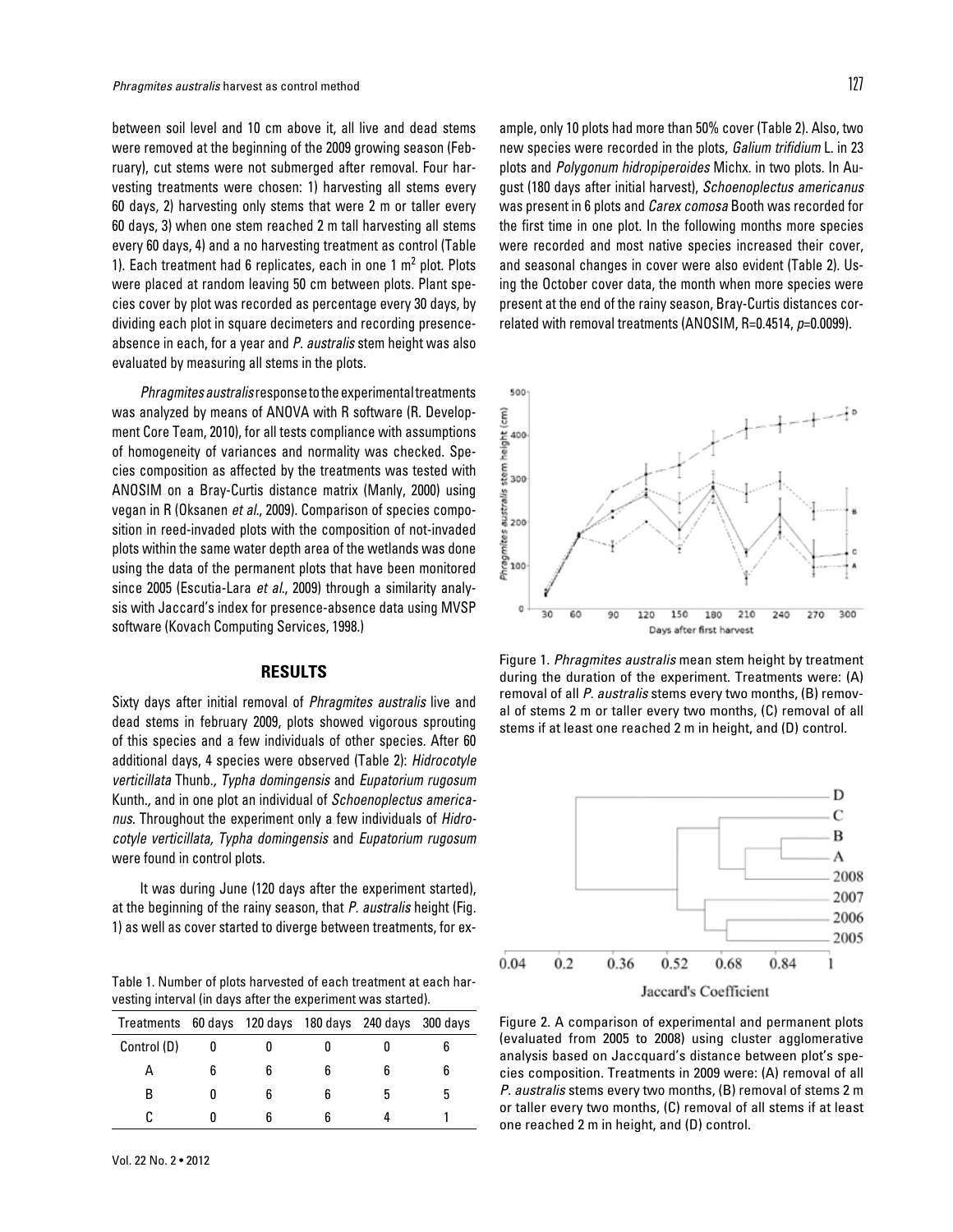|                                                                  |           | Days after initial harvest |              |                  |                         |                |                  |                  |                  |                         |
|------------------------------------------------------------------|-----------|----------------------------|--------------|------------------|-------------------------|----------------|------------------|------------------|------------------|-------------------------|
| Species                                                          | Treatment | 60                         | $90\,$       | 120              | 150                     | 180            | 210              | 240              | 270              | 300                     |
| Phragmites australis Cav. Trin ex. Steud.                        | А         | 83                         | $30\,$       | 45               | 31                      | 37             | 18               | 24               | 21               | 21                      |
|                                                                  | B         | 84                         | 55           | 42               | 43                      | 42             | 43               | 44               | 45               | 45                      |
|                                                                  | С         | 84                         | 47           | 59               | 38                      | 39             | 33               | 27               | 21               | 21                      |
| Carex comosa Booth                                               | А         |                            |              |                  |                         |                |                  |                  | $\mathbf{1}$     | 1                       |
|                                                                  | В         |                            |              |                  | 1                       | $\overline{2}$ | $\sqrt{2}$       | $\boldsymbol{2}$ | $\overline{2}$   | $\overline{2}$          |
|                                                                  | С         |                            |              |                  |                         |                |                  |                  |                  |                         |
| Cyperus niger Ruiz et Pav.                                       | А         |                            |              |                  |                         |                |                  |                  |                  |                         |
|                                                                  | B         |                            |              |                  |                         |                |                  |                  | 1                |                         |
|                                                                  | С         |                            |              |                  |                         |                |                  |                  | $\mathbf{1}$     | 1                       |
| Epilobium ciliatum Raf.                                          | А         |                            |              |                  |                         |                |                  |                  |                  | 1                       |
|                                                                  | В         |                            |              |                  |                         |                |                  |                  |                  |                         |
|                                                                  | С         |                            |              |                  |                         |                |                  |                  |                  |                         |
| Eupatorium rugosum Kunth                                         | А         | 3                          |              |                  | 2                       | 4              | 13               | 9                | 19               | 19                      |
|                                                                  | B         | 3                          |              |                  | 3                       | 4              | 6                | 5                | 13               | 13                      |
|                                                                  | С         | 3                          | $\mathbf{1}$ | 1                | $\overline{2}$          | 6              | 5                | 8                | 17               | 16                      |
| Galium trifidium L.                                              | А         | 0                          | 11           | 15               | $20\,$                  | 2              | 1                |                  | 3                | 3                       |
|                                                                  | В         | 0                          | 12           | 15               | 19                      | 3              | $\boldsymbol{2}$ |                  |                  |                         |
|                                                                  | С         |                            | 17           | 6                | 13                      | 4              | $\mathbf{2}$     | 3                | $\boldsymbol{6}$ | 7                       |
| Hidrocotyle verticillata Thunb.                                  | А         | 8                          | 49           | $30\,$           | 33                      | 33             | 34               | 36               | 28               | 28                      |
|                                                                  | В         | 8                          | 21           | 34               | $20\,$                  | 29             | 27               | 24               | 18               | 18                      |
|                                                                  | С         | 8                          | 27           | 25               | 34                      | 31             | $30\,$           | 35               | 38               | 38                      |
| Mimulus glabratus Kunth                                          | А         |                            |              |                  |                         |                |                  | 1                | 3                | 3                       |
|                                                                  | B         |                            |              |                  |                         |                |                  | 1                | $\overline{2}$   | $\overline{2}$          |
|                                                                  | С         |                            |              |                  |                         |                |                  | 3                |                  |                         |
| Poaceae1                                                         | А         |                            |              |                  |                         |                |                  |                  |                  |                         |
|                                                                  | В         |                            |              |                  |                         |                |                  |                  | $\mathbf{1}$     | 1                       |
|                                                                  | С         |                            |              |                  |                         |                |                  |                  |                  |                         |
| Poaceae <sub>2</sub>                                             | А         |                            |              |                  |                         |                |                  |                  | $\mathbf{1}$     |                         |
|                                                                  | В         |                            |              |                  |                         |                |                  |                  | $\mathbf{1}$     | 1                       |
|                                                                  | С         |                            |              |                  |                         |                |                  |                  |                  |                         |
| Polygonum hydropiperoides Michx.                                 | A         |                            |              | 2                | $\overline{\mathbf{c}}$ | 3              | 3                | 6                | 5                | 5                       |
|                                                                  | B         |                            |              | $\boldsymbol{2}$ | $\overline{\mathbf{2}}$ | 1              | $\boldsymbol{2}$ | 4                | $\boldsymbol{2}$ | $\overline{\mathbf{c}}$ |
|                                                                  | С         |                            |              | $\mathbf{1}$     | 4                       | $\sqrt{3}$     | $\mathsf 3$      | $\boldsymbol{6}$ | $\mathbf 3$      | 3                       |
| Rorippa palustris (L.) Besser                                    | А         |                            |              |                  | 1                       | $\mathbf{1}$   |                  | 3                |                  |                         |
|                                                                  | В         |                            |              |                  |                         | $\overline{2}$ | $\mathbf{1}$     | $\boldsymbol{2}$ |                  |                         |
|                                                                  | С         |                            |              |                  | $\mathbf{1}$            |                | $\mathbf 1$      | 1                |                  |                         |
| Schoenoplectus americanus (Pers.) Volkart ex Schinz et R. Keller | А         | 1                          |              |                  |                         |                |                  |                  | 3                | 4                       |
|                                                                  | $\sf B$   |                            |              |                  |                         |                |                  |                  | $\boldsymbol{2}$ | 3                       |
|                                                                  | С         |                            |              |                  |                         |                |                  |                  |                  |                         |
| Typha domingensis Pers.                                          | А         | 5                          | 11           | 8                | 13                      | 22             | 32               | 22               | 18               | 18                      |
|                                                                  | B         | 5                          | 12           | 8                | 13                      | $18\,$         | $19$             | 18               | 15               | 15                      |
|                                                                  | С         | 5                          | 9            | 8                | 8                       | 18             | 26               | 21               | 14               | 14                      |

Table 2. Cover (%) of *Phragmites australis* and native species present in the experimental plots at each harvest date after the initial harvest in February 2009. Treatments where: A) removal of all *P. australis* stems every two months, B) removal of stems 2 m or taller every two months, C) removal of all stems if at least one reached 2 m in height. Control plots not shown because only a few individuals of *Hidrocotaly verticillata, Typha domingensis* and *Eupatorium rugosum* were found all along the experiment.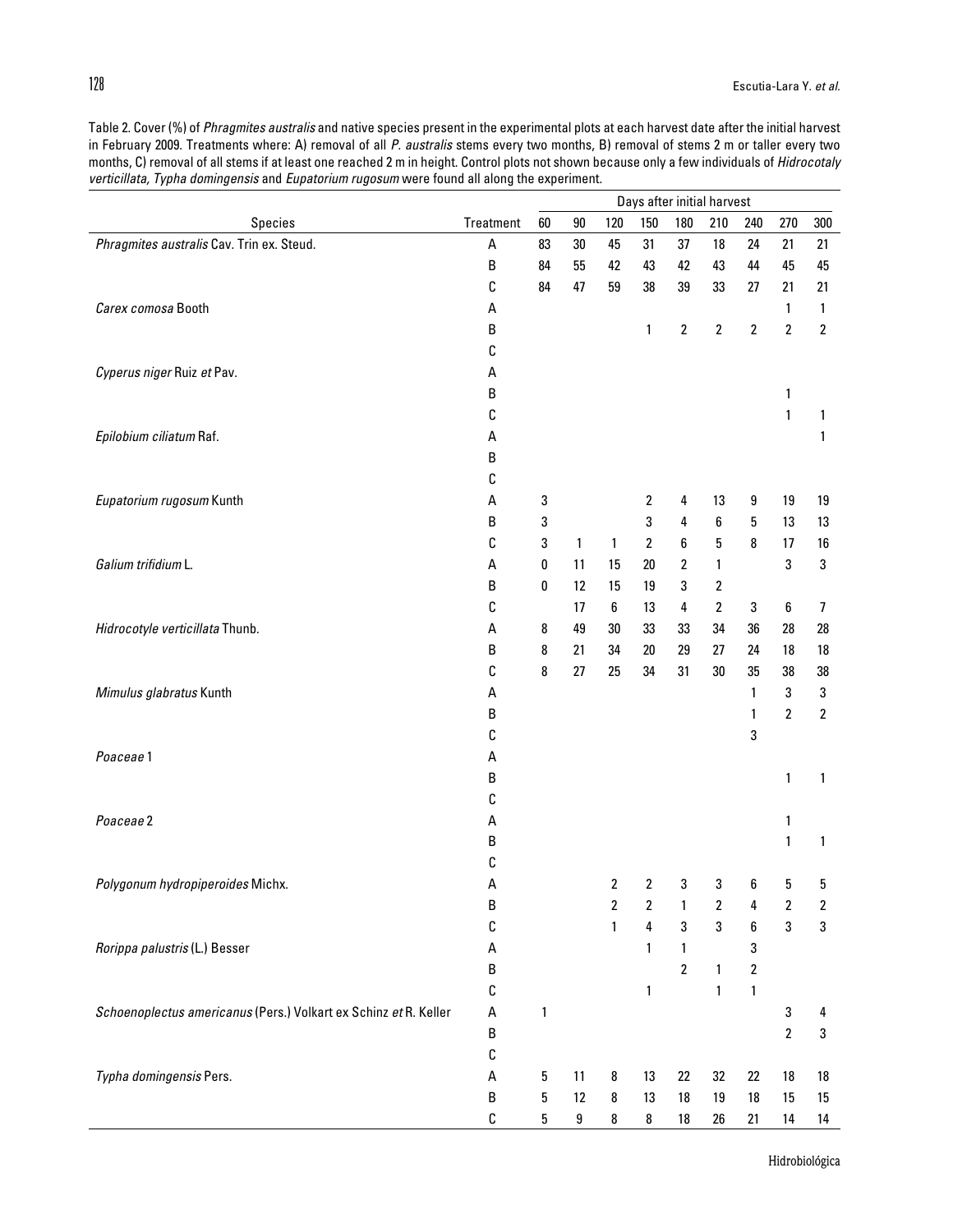A comparison of experimental and permanent plots (evaluated from 2005 to 2008) using cluster agglomerative analysis based on Jaccquard's distance between plot's species composition shows that removal treatments are closer to permanent plots evaluated in 2008 (Fig. 2). Control plots do not clustered with other treatment or permanent plots evaluated in 2005 and 2006 that are clustered together, because they share 16 of the 21 species present in the study area and are similar to plots evaluated in 2007 because these plots share 12 species of 21 with those of 2005 and 2006. At the end of the experiment, treatment A (complete removal) had 9 species and also treatment B (removal of all stems when at least one reached 2 m in height) being the most similar, and close to treatment C (only stems 2 m high or taller removed) plots that had 6 species .

Trends in species composition were correlated with removal treatments because *P. australis* became less abundant in harvested treatments, in particular the treatment of full removal every 60 days, and differences were found at the end of the removal experiment. Treatment A, full removal, had the lowest aerial dry biomass of all treatments at the end of the experiment (108  $\pm$  15 g) followed by treatment C, full removal once a stem reached 2 m in height (197  $\pm$  81 g ), treatment B, where only 2 m or higher stems were removed (593  $\pm$  466 g) and finally control (3296  $\pm$  232 g). The differences among treatments were significant ( $F_{(3,20)} = 92$ ,  $p$  < 0.000001). Differences in height among treatments (A = 83  $\pm$  33 cm, B =  $225 \pm 121$  cm, C =  $100 \pm 80$  cm, D =  $437 \pm 35$  cm), were also significant (F(3,20) = 27, *p* < 0.000001). All *P. australis* plants died in 3 plots.

## **DISCUSSION**

Harvesting of *Phragmites australis* reduced sprouting and aerial biomass accumulation as other experiments have shown (Asaeda & Kurunaratne, 2000; Healy *et al*., 2007; Husak, 1978; Karunaratne *et al*., 2004; Rajapakse *et al*., 2006; van der Putten *et al.*, 1997), and native species were able to colonize harvested plots. When comparing, using a dendrogram, native species present in the experimental plots with those of the permanent plots within the adjacent area of the wetland it was noticeable that permanent plots from 2005 to 2007 clustered together. Plots monitored in 2008 clustered with harvest treatments. The Mintzita wetlands have been subjected to increased human disturbance in the last decade changing species composition in our permanent plots (Escutia-Lara *et al.*, 2009). In fact, permanent plots were not evaluated in 2009 because a provoked fire burned them just weeks before the scheduled sampling date. Harvest treatments, in particular full removal (A) and removal of stems 2 m in height or taller (B), clustered with plots evaluated in 2008, the closest sampling date of the permanent plots. Harvesting of all *P. australis* stems when at least one of them reached 2 m in height (treatment C) was not as close in species composition to permanent plots, probably because the

For management of *P. australis* in our study area, several conclusions can be reached. First, there is not optimal season for removal, unlike in other areas where this species is present (Asaeda *et al.*, 2002; Asaeda & Karunaratne, 2000; Bjorndahl, 1985; Gryseels, 1989a; Gryseels, 1989b; Husak, 1978). Second, it is important to note that the area intervened in this study was small, nevertheless, because removal is done manually, damage to the soil would be minimal even in larger projects. Also, in larger project where propagules might no be available planting of desired species might be needed.

this treatment was the most variable of all.

Third, although all harvest treatments allow native species to establish, species composition in harvested treatments that are similar to the traditional use of the species (Gerritsen *et al.*, 2009) are more similar to the composition of the natural wetland. Therefore, harvesting can be an efficient control method of this species in infested wetlands in Western Mexico because local human populations already use the resource following a method that can be adapted for control.

### **ACKNOWLEDGEMENTS**

This work was financed by the National Autonomous University of Mexico by grant PAPIIT IN203608 and by CONACYT grant SEP-CONACYT-2008-101335.

#### **REFERENCES**

- Ailstock, M. S., C. M. Norman & P. J. Bushmann. 2001. Common Reed *Phragmites australis*: control and effects upon biodiversity in freshwater nontidal wetlands. *Restoration Ecology* 9: 49-59.
- Alpert, P., E. Bone & C. Holzapfel. 2000. Invasiveness, invasibility and the role of environmental stress in the spread of non-native plants. *Perspectives in Plant Ecology Evolution and Systematics* 3: 52-66
- Asaeda, T. & S. Karunaratne. 2000. Dynamic modeling of the growth of *Phragmites australis*: model description. *Aquatic Botany* 67: 301- 318.
- Asaeda, T., L. H. Nam, P. Hietz, N. Tanaka & S. Karunaratne. 2002. Seasonal fluctuations in live and dead biomass of *Phragmites australis* as described by a growth and decomposition model: implications of duration of aerobic conditions for litter mineralization and sedimentation. *Aquatic Botany* 73: 223-239.
- BACK, C. I. & J. R. HOLOMUZKI. 2008. Long-term spread and control of invasive, common reed (*Phragmites australis*) in Sheldon Marsh, Lake Erie. *Ohio Journal of Science* 108: 108-112.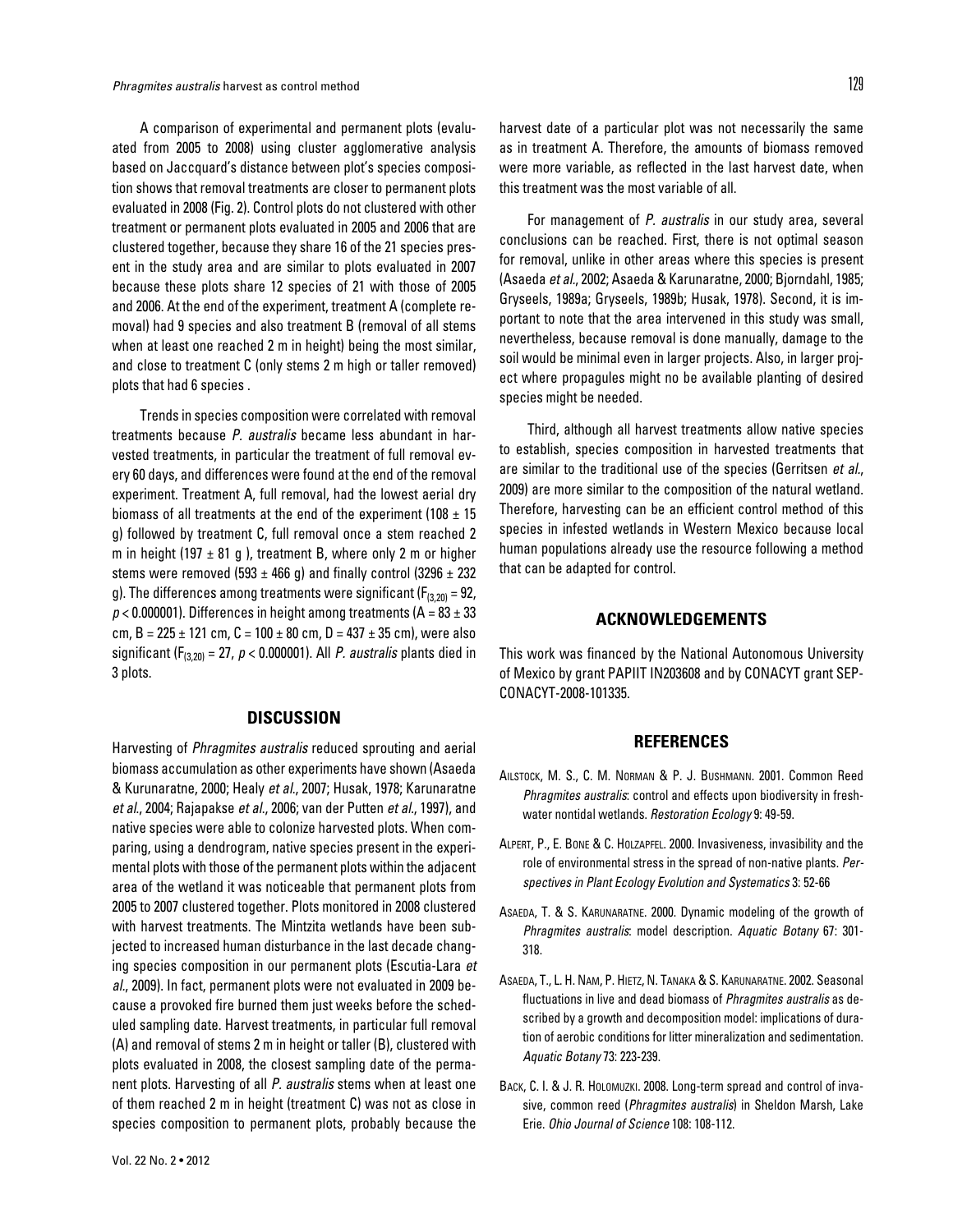- Bjorndahl, G. 1985. Influence of winter harvest on stand structure and biomass production of the common reed, *Phragmites australis* (Cav.) Trin. ex Steud. in Lake Takern, Southern Sweden. *Biomass* 7: 303- 319.
- Cizkova, H., J. A. Strand & J. Lukavska. 1996. Factors associated with reed decline in an eutrophic fishpond, Rozˇmberk (South Bohmemia, Czech Republic). *Folia Geobotanica* 31: 111-118.
- D'Antonio, C. M. & P. M. Vitousek. 1992. Biological invasions by exotic grasses, the grass/fire cycle, and global change. *Annual Review in Ecology and Systematics* 23: 63-87.
- D'Antonio, C. M. 1993. Mechanisms controlling invasion of coastal plant communities by the alien succulent *Carpobrotus edulis*. *Ecology* 74: 83-95.
- Escutia-Lara, Y., S. Lara-Cabrera & R. Lindig-Cisneros. 2009. Efecto del fuego y dinámica de las hidrófitas emergentes en el humedal de la Mintzita, Michoacán, México. *Revista Mexicana de Biodiversidad* 80: 771-778.
- Gerritsen, P. R. W., C. Ortiz-Arrona & R. González-Figueroa. 2009. Popular usage, tradition and exploitation of reed: a case study in the south coast of Jalisco, Mexico. *Economía, Sociedad y Territorio* 9: 185- 207.
- Gleason, H. A. & A. Cronquist. 1963. *Manual of vascular plants of northeastern United States and adjacent Canada*. D. Van Nostrand Company, New York. 910 p.
- GOLDBERG, D. E. 1990. Components of resource competition in plant communities. *In*: Grace JB, Tilman D. (Eds.) *Perspectives on plant competition*. Academic Press. San Diego. pp. 27-49.
- GORDON, D. R. 1998. Effects of invasive, non-indigenous plant species on ecosystem processes: lessons from Florida. *Ecological Applications* 8: 975-989.
- Gryseels, M. 1989a. Nature management experiments in a derelict reed marsh. I. Effects of winter cutting. *Biological Conservation* 47: 171- 193.
- Gryseels, M. 1989b. Nature management experiments in a derelict reed marsh. II. Effects of summer mowing. *Biological Conservation* 48: 85-99.
- HEALY, M. G., J. NEWELL & M. RODGERS. 2007. Harvesting effects on biomass and nutrient retention in *Phragmites australis* in a free-water surface constructed wetland in Western Ireland. *Biology an Environment: Procedings of the Royal Irish Academy* 107B: 139-145.
- HOWARD, T. G. & D. E. GOLDBERG. 2001. Competitive response hierarchies for germination, growth, and survival and their influence on abundance. *Ecology* 82: 979-990.
- Husak, S. 1978. Control of reed and reed mace stands by cutting. *Ecological Studies* 28: 404-408.

Karunaratne, S., T. Asaeda & K. Yutani. 2004. Shoot regrowth and age-specific rhizome storage dynamics of *Phragmites australis* subjected to summer harvesting. *Ecological Engineering* 22: 99-111.

Kovach Computing Services. 1998. MVSP. Versión 3.01.

- Mack, R. N., D. Simberloff, W. M. Lonsdale, H. Evans, M. Clout & F. A. Bazzaz. 2000. Biotic invasions: causes, epidemiology, global consequences and control. *Ecological Applications* 10: 689-710.
- Marks, M., B. Lapin & J. Randall. 1994. *Phragmites australis* (*P. communis*): Threats, management, and monitoring. *Natural Areas Journal* 14: 285-294.
- Manly, B. F. J. 2000. *Multivariate statistical methods: a primer*. Second Edition. Chapman and Hall, CRC Press, Boca Raton, Florida. 224 p.
- Mozdzer, T. J., C. J. Hutto, P. A. Clarke & D. P. Field. 2008. Efficacy of imazypar and glyphosate in the control of non-native *Phragmites australis*. *Restoration Ecology* 16: 221-224.
- Oksanen, J., R. Kindt, P. Legendre, B. O'Hara, G. L. Simpson, P. Solymos, M. Henry, H. Stevens & H. Wagner. 2009. Vegan: Community Ecology Package. R package version 1.15-4. Available in: http://CRAN.R-project.org/package=vegan (downloaded June 2010).
- Ostendorp, W. 1995. Effect of management on the mechanical stability of lakeside reeds in Lake Constance-Untersee. *Acta Oecologica* 16: 277-294.
- R. Development Core Team. 2010. R: A language and environment for statistical computing. R Foundation for Statistical Computing. Vienna, Austria. ISBN 3.900051-07-0.
- Rajapakse, L., T. Asaeda, D. Williams, R. Roberts & J. Manatunge. 2006. Influence of water depth on the nutrient dynamics of *Eleocharis sphacelata* and litter accumulation in deep water leading to eutrophication. *Chemical Ecology* 22: 47-57.
- Reader, R. J. & S. P. Bonser. 1993. Control of plant frequency on an environmental gradient: effects of abiotic variables, neighbours, and predators on *Poa pratensis* and *Poa compressa* (Gramineae). *Canadian Journal of Botany* 71: 592-597.
- Romano, R. M., M. A. Romano, M. M. Bernardi, P. V. Furtado & C. A. Oliveira. 2010. Prepubertal exposure to commercial formulation of the herbicide glyphosate alters testosterone levels and testicular morphology. *Archives of Toxicology* 84: 309-317.
- Saltonstall, K. 2002. Cryptic invasion by a non-native genotype of the common reed *Phragmites australis*, into North America. *Proceedings of the National Academy of Sciences* 99(4): 2445-2449.
- Thompson, K., J. G. Hodgson, J. P. Grime & M. J. W. Burke. 2001. Plant traits and temporal scale: evidence from a 5-year invasion experiment using native species. *Journal of Ecology* 89: 1054-1060.